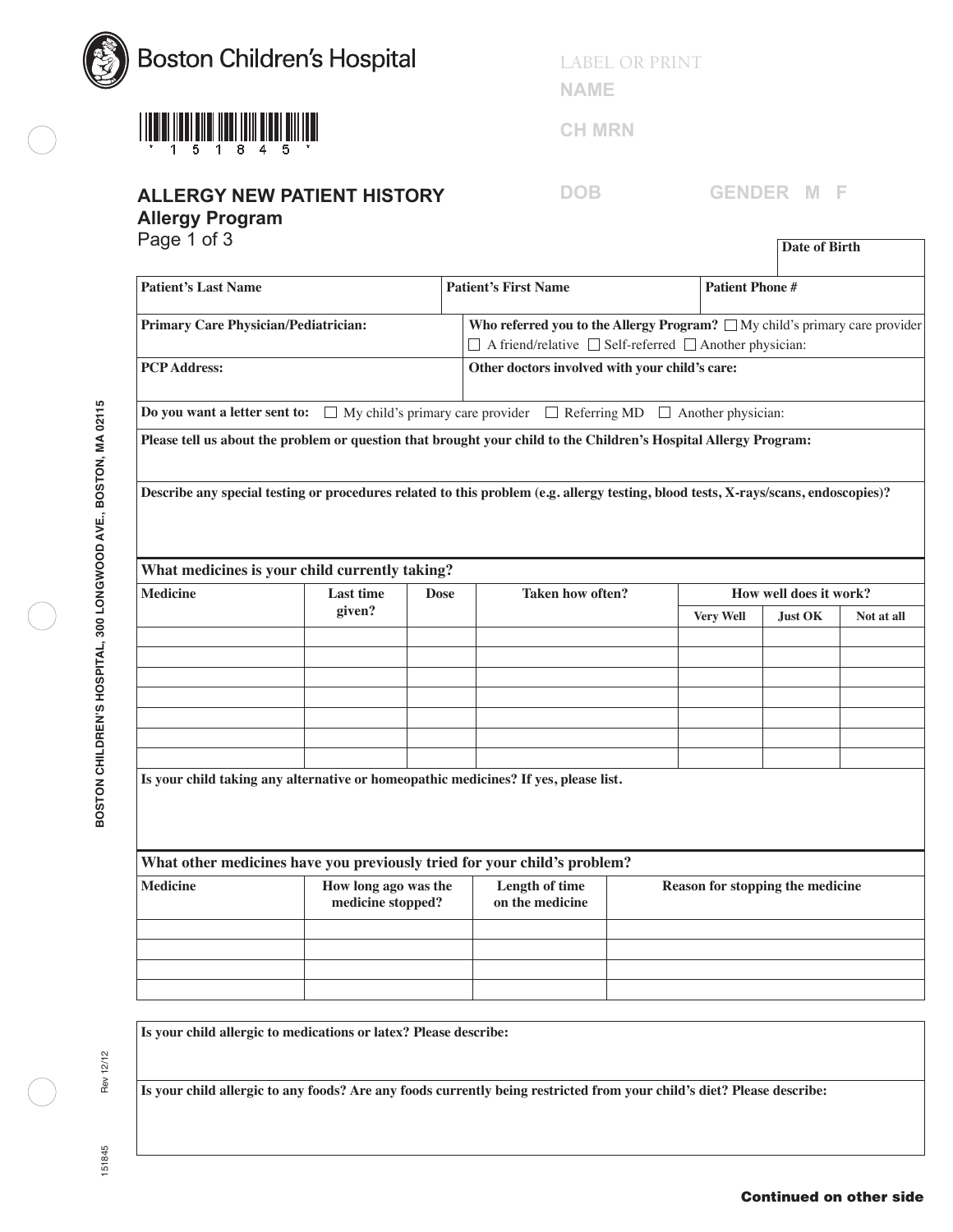## **ALLERGY NEW PATIENT HISTORY Allergy Program**

Page 2 of 3

LABEL OR PRINT

**NAME**

**CH MRN**

|                                              | Has your child been diagnosed or suspected to have any of the following:                                                                                                                                                       |                                                                  |                                                                                                                                                                                                                                 |
|----------------------------------------------|--------------------------------------------------------------------------------------------------------------------------------------------------------------------------------------------------------------------------------|------------------------------------------------------------------|---------------------------------------------------------------------------------------------------------------------------------------------------------------------------------------------------------------------------------|
| Asthma? $\Box$ Yes $\Box$ No                 |                                                                                                                                                                                                                                |                                                                  |                                                                                                                                                                                                                                 |
|                                              | If yes: Has your child been hospitalized? $\Box$ Yes $\Box$ No                                                                                                                                                                 | In the ICU? $\Box$ Yes $\Box$ No Intubated? $\Box$ Yes $\Box$ No |                                                                                                                                                                                                                                 |
|                                              | Has symptoms with exercise/activity? $\square$ Yes $\square$ No                                                                                                                                                                | Taken oral steroids? $\Box$ Yes $\Box$ No If yes, how often?     |                                                                                                                                                                                                                                 |
| Eczema? $\Box$ Yes $\Box$ No                 |                                                                                                                                                                                                                                |                                                                  |                                                                                                                                                                                                                                 |
|                                              | If yes: What skin moisturizers are used?                                                                                                                                                                                       |                                                                  |                                                                                                                                                                                                                                 |
|                                              | Difficulty sleeping due to itching? $\Box$ Yes $\Box$ No Has your child had skin infections? $\Box$ Yes $\Box$ No                                                                                                              |                                                                  |                                                                                                                                                                                                                                 |
|                                              | Has your child had eczema herpeticum? $\Box$ Yes $\Box$ No                                                                                                                                                                     |                                                                  |                                                                                                                                                                                                                                 |
|                                              | Has your child had a drug resistant staph aureus infection (MRSA)? $\square$ Yes $\square$ No (If yes, please notify clinic upon arrival)                                                                                      |                                                                  |                                                                                                                                                                                                                                 |
| Nasal/Eye Allergies? $\Box$ Yes $\Box$ No    |                                                                                                                                                                                                                                |                                                                  |                                                                                                                                                                                                                                 |
|                                              | If yes: What symptoms? $\Box$ Sneezing $\Box$ Congestion $\Box$ Post-nasal drip $\Box$ Runny nose $\Box$ Red itchy eyes                                                                                                        |                                                                  |                                                                                                                                                                                                                                 |
|                                              | $\Box$ Other symptoms $\Box$ What triggers your child's symptoms?                                                                                                                                                              |                                                                  |                                                                                                                                                                                                                                 |
|                                              | What seasons are worse? $\Box$ Spring $\Box$ Summer $\Box$ Fall $\Box$ Winter $\Box$ Always bad                                                                                                                                |                                                                  |                                                                                                                                                                                                                                 |
|                                              | Increased frequency/severity of infections? $\Box$ Yes $\Box$ No                                                                                                                                                               |                                                                  |                                                                                                                                                                                                                                 |
|                                              | If yes: What type of infections? $\Box$ Ear infections $\Box$ Sinus infections $\Box$ Pneumonias $\Box$ Bronchitis $\Box$ Other                                                                                                |                                                                  |                                                                                                                                                                                                                                 |
|                                              |                                                                                                                                                                                                                                |                                                                  |                                                                                                                                                                                                                                 |
|                                              | Was your child born $\Box$ Full-term $\Box$ Premature $\Box$ Via normal delivery $\Box$ Via C-section $\Box$ Requiring supplemental oxygen                                                                                     |                                                                  |                                                                                                                                                                                                                                 |
|                                              |                                                                                                                                                                                                                                |                                                                  |                                                                                                                                                                                                                                 |
|                                              |                                                                                                                                                                                                                                |                                                                  |                                                                                                                                                                                                                                 |
|                                              |                                                                                                                                                                                                                                |                                                                  |                                                                                                                                                                                                                                 |
|                                              |                                                                                                                                                                                                                                |                                                                  |                                                                                                                                                                                                                                 |
|                                              |                                                                                                                                                                                                                                |                                                                  |                                                                                                                                                                                                                                 |
|                                              |                                                                                                                                                                                                                                |                                                                  |                                                                                                                                                                                                                                 |
|                                              |                                                                                                                                                                                                                                |                                                                  | Has your child been hospitalized or had any surgeries (If yes, please describe)?<br>The set of the set of the set of the set of the set of the set of the set of the set of the set of the set of the set of the set of the set |
|                                              |                                                                                                                                                                                                                                |                                                                  |                                                                                                                                                                                                                                 |
|                                              |                                                                                                                                                                                                                                |                                                                  |                                                                                                                                                                                                                                 |
|                                              | Are your child's immunizations up to date? $\Box$ Yes $\Box$ No                                                                                                                                                                |                                                                  |                                                                                                                                                                                                                                 |
|                                              | Did your child receive the influenza vaccine this year? $\Box$ Yes $\Box$ No                                                                                                                                                   |                                                                  |                                                                                                                                                                                                                                 |
| <b>SOCIAL HISTORY:</b>                       |                                                                                                                                                                                                                                |                                                                  |                                                                                                                                                                                                                                 |
|                                              |                                                                                                                                                                                                                                |                                                                  |                                                                                                                                                                                                                                 |
|                                              | Father's/Guardian's Occupation: Siblings and their ages Siblings and the set of the set of the set of the set of the set of the set of the set of the set of the set of the set of the set of the set of the set of the set of |                                                                  |                                                                                                                                                                                                                                 |
|                                              |                                                                                                                                                                                                                                |                                                                  |                                                                                                                                                                                                                                 |
|                                              |                                                                                                                                                                                                                                |                                                                  |                                                                                                                                                                                                                                 |
|                                              | Who are the legal guardians? $\Box$ Mother $\Box$ Father $\Box$ Both $\Box$ Other                                                                                                                                              |                                                                  |                                                                                                                                                                                                                                 |
|                                              | Does your child attend school/daycare? $\Box$ Yes $\Box$ No                                                                                                                                                                    |                                                                  |                                                                                                                                                                                                                                 |
|                                              |                                                                                                                                                                                                                                |                                                                  |                                                                                                                                                                                                                                 |
|                                              | Your child participates in what types of sports/activities?_                                                                                                                                                                   |                                                                  |                                                                                                                                                                                                                                 |
|                                              | FAMILY HISTORY: Please indicate if the patient's parents, grandparents, or siblings have had any of the following conditions:                                                                                                  |                                                                  |                                                                                                                                                                                                                                 |
| <b>Condition</b>                             | <b>Relation to patient</b>                                                                                                                                                                                                     | <b>Condition</b>                                                 |                                                                                                                                                                                                                                 |
| <b>Cystic Fibrosis</b>                       |                                                                                                                                                                                                                                | Celiac Disease                                                   | <b>Relation to patient</b>                                                                                                                                                                                                      |
| Thyroid Disease                              |                                                                                                                                                                                                                                | Other Autoimmune Disease                                         |                                                                                                                                                                                                                                 |
|                                              |                                                                                                                                                                                                                                |                                                                  |                                                                                                                                                                                                                                 |
| $\Box$ No family history of any of the above |                                                                                                                                                                                                                                |                                                                  |                                                                                                                                                                                                                                 |

|                                      | <b>Asthma</b> | Nasal/Eye<br><b>Allergy</b> | Eczema | <b>Food Allergy</b> | <b>Drug Allergy</b> | Frequent<br><b>Infections</b> |
|--------------------------------------|---------------|-----------------------------|--------|---------------------|---------------------|-------------------------------|
| <b>Mother</b>                        |               |                             |        |                     |                     |                               |
| <b>Father</b>                        |               |                             |        |                     |                     |                               |
| <b>Brothers and sisters</b>          |               |                             |        |                     |                     |                               |
| Mother's brothers and sisters        |               |                             |        |                     |                     |                               |
| <b>Father's brothers and sisters</b> |               |                             |        |                     |                     |                               |
| Mother's parents                     |               |                             |        |                     |                     |                               |
| <b>Father's parents</b>              |               |                             |        |                     |                     |                               |